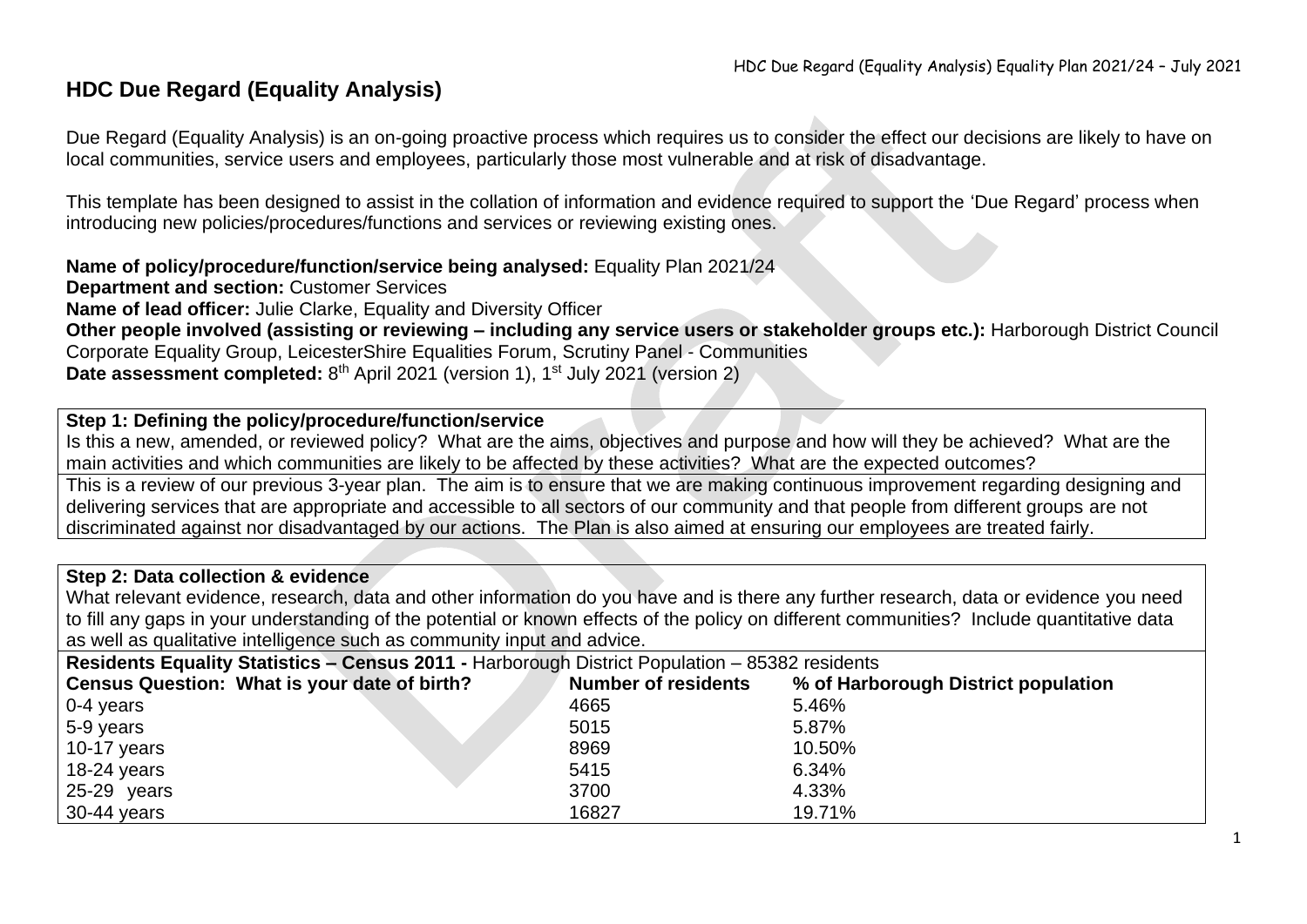|                                                                                                                           |                            | $1000$ Due Regul a (Equality Milary 313) Equality Flan EOE1/ ET 3 ary |
|---------------------------------------------------------------------------------------------------------------------------|----------------------------|-----------------------------------------------------------------------|
| 45-59 years                                                                                                               | 19139                      | 22.42%                                                                |
| 60-64 years                                                                                                               | 6061                       | 7.10%                                                                 |
| $65 + \text{years}$                                                                                                       | 15591                      | 18.26%                                                                |
| Census Question: What is your ethnic group?                                                                               | <b>Number of residents</b> | % of Harborough District population                                   |
| White: English/Welsh/Scottish/Northern Irish                                                                              | 79242                      | 92.81%                                                                |
| White: Irish                                                                                                              | 486                        | 0.57%                                                                 |
| <b>White: Other White</b>                                                                                                 | 1588                       | 1.86%                                                                 |
| Asian/Asian British: Bangladeshi                                                                                          | 44                         | 0.05%                                                                 |
| Asian/Asian British: Chinese                                                                                              | 226                        | 0.26%                                                                 |
| Asian/Asian British: Indian                                                                                               | 1849                       | 2.17%                                                                 |
| Asian/Asian British: Pakistani                                                                                            | 132                        | 0.15%                                                                 |
| Asian/Asian British: Other Asian                                                                                          | 312                        | 0.37%                                                                 |
| Black/African/Caribbean/Black British: African                                                                            | 179                        | 0.21%                                                                 |
| Black/African/Caribbean/Black British: Caribbean                                                                          | 111                        | 0.13%                                                                 |
| Black/African/Caribbean/Black British: Other                                                                              | 37                         | 0.04%                                                                 |
| Mixed/multiple ethnic group: White and Asian                                                                              | 384                        | 0.45%                                                                 |
| Mixed/multiple ethnic group: White and Black African                                                                      | 92                         | 0.11%                                                                 |
| Mixed/multiple ethnic group: White and Black Caribbean                                                                    | 308                        | 0.36%                                                                 |
| Mixed/multiple ethnic group: Other Mixed                                                                                  | 187                        | 0.22%                                                                 |
| Other ethnic group                                                                                                        | 205                        | 0.24%                                                                 |
| <b>Census Question: What is your sex?</b>                                                                                 | <b>Number of residents</b> | % of Harborough District population                                   |
| Male                                                                                                                      | 42353                      | 49.60%                                                                |
| Female                                                                                                                    | 43029                      | 50.40%                                                                |
| Census Question: Are your day-to-day activities limited because of a health problem or disability which has lasted, or is |                            |                                                                       |
| expected to last, at least 12 months?                                                                                     | <b>Number of residents</b> | % of Harborough District population                                   |
| Day to day activities limited a lot                                                                                       | 5004                       | 5.86%                                                                 |
| Day to day activities limited                                                                                             | 12424                      | 14.55%                                                                |
| Day to day activities not limited                                                                                         | 72958                      | 85.45%                                                                |
|                                                                                                                           |                            |                                                                       |
|                                                                                                                           |                            |                                                                       |
|                                                                                                                           |                            |                                                                       |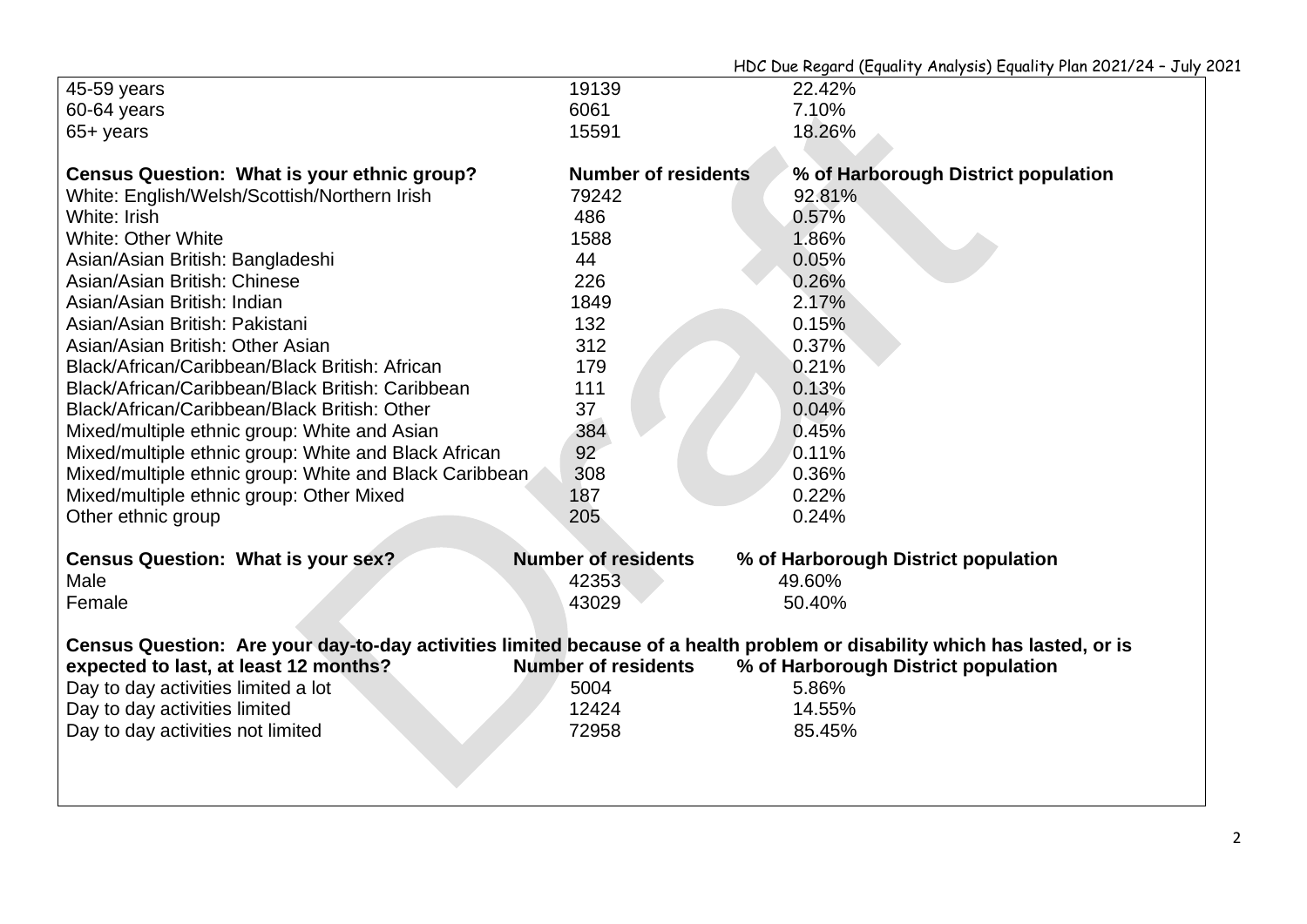HDC Due Regard (Equality Analysis) Equality Plan 2021/24 – July 2021

| Not asked as part of the 2011 Census                                                                                                       | <b>Number of residents</b> | % of Harborough District population                                                                                                  |  |  |  |
|--------------------------------------------------------------------------------------------------------------------------------------------|----------------------------|--------------------------------------------------------------------------------------------------------------------------------------|--|--|--|
| Transgender (estimated figure)                                                                                                             | 214 (estimated)            | 0.25%                                                                                                                                |  |  |  |
| Approximate figures from Leicester LGBT Centre which estimate approximately 0.25% of the population are transgender (2011)                 |                            |                                                                                                                                      |  |  |  |
|                                                                                                                                            |                            |                                                                                                                                      |  |  |  |
| <b>Census Question: What is your religion?</b>                                                                                             | <b>Number of residents</b> | % of Harborough District population                                                                                                  |  |  |  |
| <b>Buddhist</b>                                                                                                                            | 171                        | 0.20%                                                                                                                                |  |  |  |
| Christian                                                                                                                                  | 55899                      | 65.47%                                                                                                                               |  |  |  |
| Hindu                                                                                                                                      | 1088                       | 1.27%                                                                                                                                |  |  |  |
| Jewish                                                                                                                                     | 112                        | 0.13%                                                                                                                                |  |  |  |
| <b>Muslim</b>                                                                                                                              | 423                        | 0.50%                                                                                                                                |  |  |  |
| <b>Sikh</b>                                                                                                                                | 630                        | 0.74%                                                                                                                                |  |  |  |
| Other religion                                                                                                                             | 199                        | 0.23%                                                                                                                                |  |  |  |
| Religion not stated                                                                                                                        | 5865                       | 6.87%                                                                                                                                |  |  |  |
| No religion                                                                                                                                | 20995                      | 24.59%                                                                                                                               |  |  |  |
|                                                                                                                                            |                            |                                                                                                                                      |  |  |  |
| Not asked as part of the 2011 Census                                                                                                       | Number of residents        | % of Harborough District population                                                                                                  |  |  |  |
| Lesbian, Gay or Bisexual (estimated figure)                                                                                                | 5123 (estimated)           | 6%                                                                                                                                   |  |  |  |
| Approximate figures based on Government statistics which estimate approximately 6% of the population are L,G or B (2005)                   |                            |                                                                                                                                      |  |  |  |
|                                                                                                                                            |                            |                                                                                                                                      |  |  |  |
| Census Question: What is your legal marital or same-sex civil partnership status?                                                          | <b>Number of residents</b> | % of Harborough District population                                                                                                  |  |  |  |
| Single (never Married or registered a Civil Partnership)                                                                                   | 17791                      | 25.77%                                                                                                                               |  |  |  |
| Married                                                                                                                                    | 38763                      | 56.15%                                                                                                                               |  |  |  |
|                                                                                                                                            |                            |                                                                                                                                      |  |  |  |
| In a registered Civil Partnership                                                                                                          | 133                        | 0.19%                                                                                                                                |  |  |  |
| Separated/Divorced or formerly in a Civil Partnership                                                                                      | 7570                       | 10.97%                                                                                                                               |  |  |  |
| Widowed or surviving partner from a Civil Partnership                                                                                      | 4777                       | 6.92%                                                                                                                                |  |  |  |
| Not in Employment (unemployed, retired etc.)                                                                                               |                            | Number of households % of Harborough District households                                                                             |  |  |  |
| Households with no adults in employment                                                                                                    | 10100                      | 29%                                                                                                                                  |  |  |  |
|                                                                                                                                            |                            |                                                                                                                                      |  |  |  |
| Census 2011 data, whilst now almost 10 years out of date, is the most accurate date we have with regard to characteristics of residents    |                            |                                                                                                                                      |  |  |  |
| with the district. Latest Office of National Statistics estimates show that they expected that the district population growth between mid- |                            |                                                                                                                                      |  |  |  |
|                                                                                                                                            |                            | 2014 and mid-2019 was 6.7% and estimate that the total population of the district in 2019 was 93807 with a percentage split of 50.7% |  |  |  |
| female and 49.3% male. As soon as Census 2021 statistics are released we will work on updating our figures accordingly so that we can      |                            |                                                                                                                                      |  |  |  |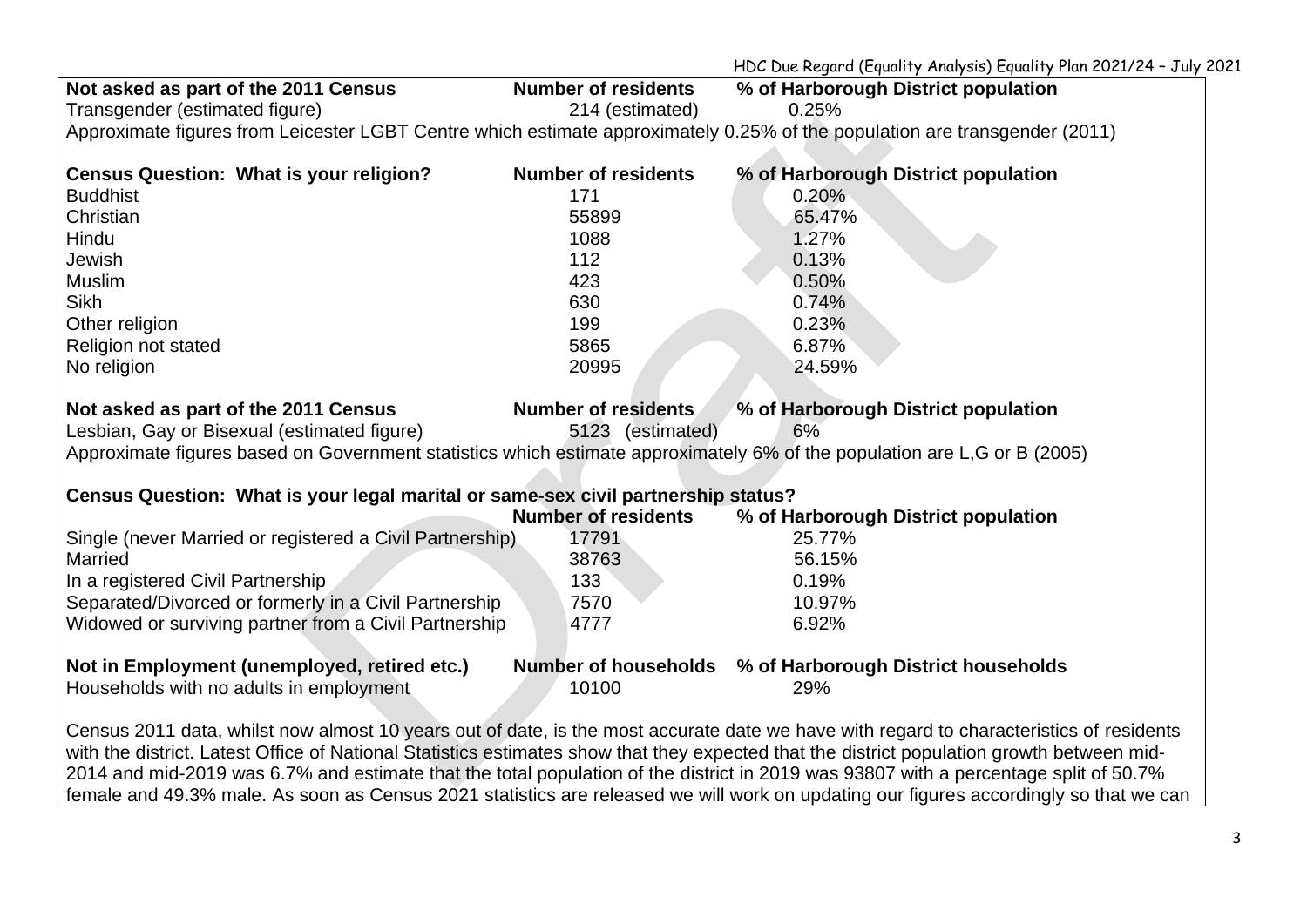create a clearer picture of the change in our community over the last 10 years.

#### **Workforce Equality Statistics 2020**

**Age -** Human Resources systems show the following breakdown of our workforce in terms of age group: 18-to-24-year age group – 6%, 25 to 44 age group – 40%, 45 to 59 age group – 45% and 60 and over age group – 10%.

**Disability -** Within the 2020 workforce monitoring survey 14% of our employees declared that their day-to-day activities are limited because of a health problem or disability which has lasted, or is expected to last, at least 12 months.

**Ethnic Origin -** At Harborough District Council 3% of employees, who responded to the 2020 employee survey, were from Black, Asian or a Minority Ethnic (BAME) background and 97% of employees were from a White background.

**Religion and Belief -** The 2020 employee survey gave us the following information in relation to the religion and belief status of our employees: Christian – 48%, Muslim 2%, Buddhist, Hindu, Jewish, Sikh, Other Religion – 5%, No Religion – 45%.

**Sex (Gender) –** 72% of respondents to the employee survey stated that they were female and 27% male. 96% declared that their gender was the same as assigned at birth.

**Sexual Orientation -** Of the 65% of employees who completed our employee monitoring questionnaire 5% declared themselves to be Lesbian, Gay, Bisexual or other, 87% as heterosexual or straight and 8% did not wish to declare their sexual orientation.

### **Recruitment Equality Statistics 2019/20**

During the period 1st April 2019 to 31st March 2020, 232 people applied for jobs with Harborough District Council. Of these, 74 people were shortlisted and 24 offered posts. From information completed at the time of recruitment the characteristics of successful applicants can be seen below:

**Age** – No new starters were aged 18 to 24 years, 8% were aged 25 to 29, 58% aged 30 to 44, 29% aged 45 to 59 and 4% aged 60 or over 60.

**Disability** – 4% declared that their day-to-day activities are limited because of a health problem or disability which has lasted, or is expected to last, at least 12 months, 79% stated that they were not limited and 17% did not wish to declare.

**Ethnic Origin** – 92% were White, 8% Asian, Black Mixed or 'Other' ethnic group.

**Religion** – 42% were Christian, 8% were Buddhist, Hindu, Jewish, Muslim, Sikh or 'other', 42% had no religion and 8% did not declare. **Sex (Gender)** – 79% were female and 21% male. 100% stated that their gender identification was the same as that assigned at birth.

**Sexual Orientation** – 96% declared that they were heterosexual and 4% lesbian, gay or bisexual.

Whilst these statistics show the characteristics of successful applicants, monitoring is also completed in relation to those applying for and those who are shortlisted for jobs so that we can access any potential issues within our recruitment processes.

#### **Harborough District Hate Incident and Offences Statistics**

Within Leicester, Leicestershire and Rutland reported hate incidents and hate crimes are recorded against five categories (Disability, Gender identity, Race, Religion or Belief and Sexual Orientation) as well as a category for 'any other perceived difference' to align with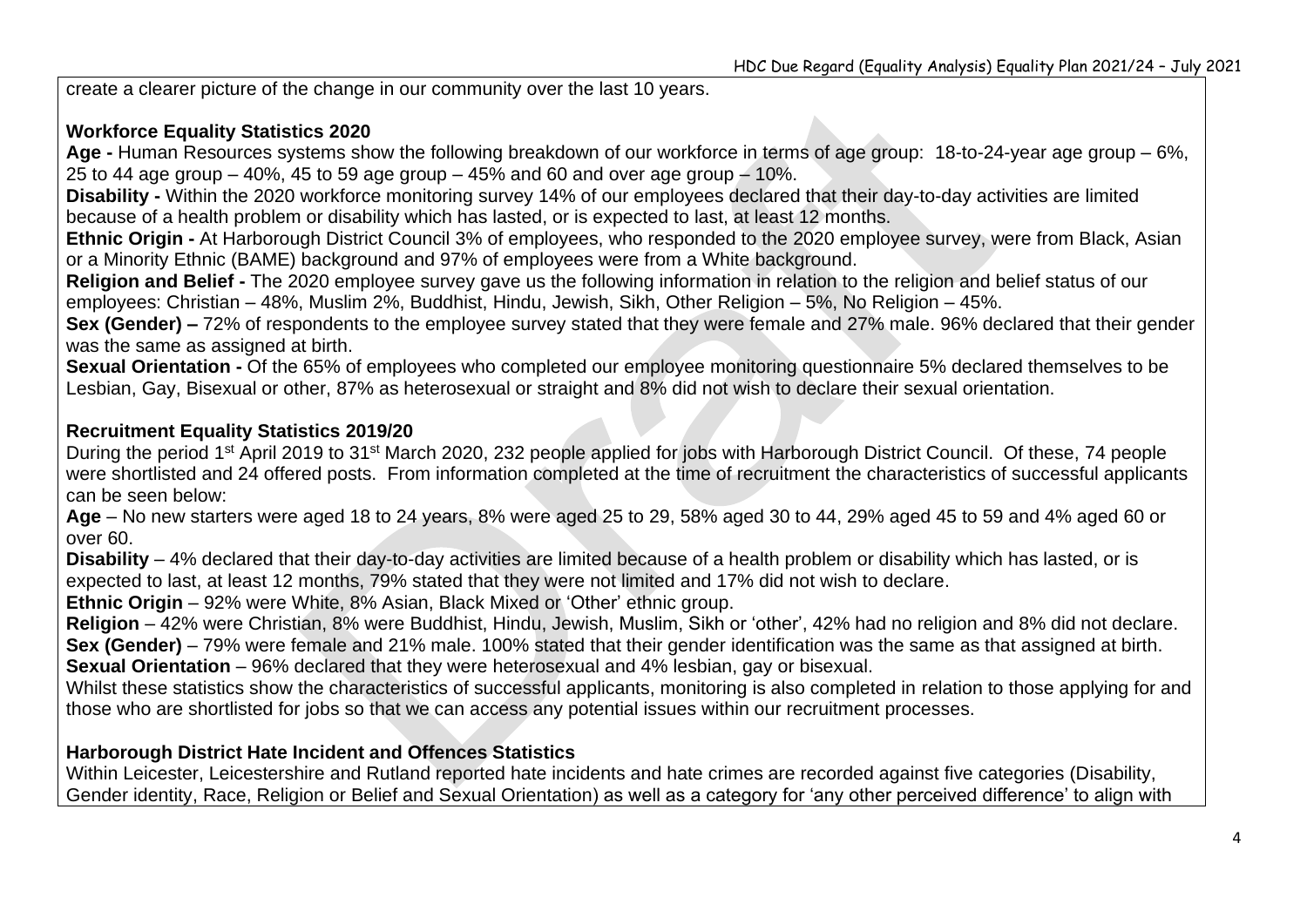Leicestershire Police recording of hate. Latest statistics from dashboards created by the Hate Incident Monitoring Project provide the following statistics for Hate reports within the Harborough District for the rolling 12-month period up to December 2020 Number of hate reports – 106, Previous year – 56

Breakdown of reports for each category:

**Race** – 60.7% **Religious** – 5.4% **Sexual Orientation** – 21.4% **Gender Identity** – 1.8% **Disability** – 9.8% **Other** – 0.9%

Further information regarding Hate Incidents in Harborough can be located on the Leicester, Leicestershire and Rutland Hate Incident Monitoring Project [Dashboard](https://gbr01.safelinks.protection.outlook.com/?url=https%3A%2F%2Fpublic.tableau.com%2Fviews%2FLLRHIMPDashboard%2FLOCALITYDASHBOARD%3F%3Alanguage%3Den-GB%26%3Adisplay_count%3Dy%26%3AshowVizHome%3Dno&data=04%7C01%7CJ.Clarke%40harborough.gov.uk%7C30ed22b1ba9c47f80d0508d93a1e6c9c%7C56632edb098b43f39e288985e98f5f89%7C0%7C0%7C637604724723518934%7CUnknown%7CTWFpbGZsb3d8eyJWIjoiMC4wLjAwMDAiLCJQIjoiV2luMzIiLCJBTiI6Ik1haWwiLCJXVCI6Mn0%3D%7C1000&sdata=v6HlrYUw62X8PV9JjTeFkdpTbobq%2FuDCFr8YPoT7A%2Bw%3D&reserved=0) or by viewing information on the Community Safety page of our website [https://www.harborough.gov.uk/info/20023/nuisance\\_and\\_anti-social\\_behaviour/286/hate\\_prevent\\_and\\_exploitation](https://www.harborough.gov.uk/info/20023/nuisance_and_anti-social_behaviour/286/hate_prevent_and_exploitation)

#### **Step 3: Consultation and involvement**

Have you consulted and if so outline what you did and who you consulted with and why.

As part of the formulation of the Plan, the following groups have been/will be asked for feedback:

External - Harborough Action Team, Freedom Support Solutions, LeicesterShire Equalities Forum, Leicester LGBT Centre, Harborough District Disability Action Group, Harborough Churches Together, HCYC – Harborough Children and Young People's Charity, MATU – Multi-Agency Traveller Unit, VASL – Voluntary Action South Leicestershire, Homestart South Leicestershire Internal – Corporate Management Team, Service Managers, Corporate Equality Group, Cabinet Lead, Equality Member Champion,

Scrutiny Panel - Communities

#### **Step 4: Potential impact**

Considering the evidence from the data collection and feedback from consultation, which communities will be affected and what barriers may these individuals or groups face in relation to Age, Disability, Gender Reassignment, Marriage and Civil Partnership, Pregnancy and Maternity, Race, Religion or Belief, Sex, Sexual Orientation, Other groups e.g. rural isolation, deprivation, health inequality, carers, asylum seeker and refugee communities, looked after children, current and ex-armed forces personnel (Veterans), deprived or disadvantaged communities and also the potential impact on Community Cohesion. Remember people have multiple characteristics so the impact of a policy on a particular community may impact people within the community differently. Where possible include numbers likely to be affected.

Work is ongoing at the Council with regard to ensuring that the make-up of our workforce is representative of the community we support. By trying to match the community we aim to employee people with diverse skills, abilities and understanding of various groups and communities to help identify barriers or potential areas of discrimination at the earliest possible opportunity. This combined with the objectives contained within our Equality Plan 2021/24 should help us to ensure that the only impacts on individuals or groups with protected characteristics are positive ones.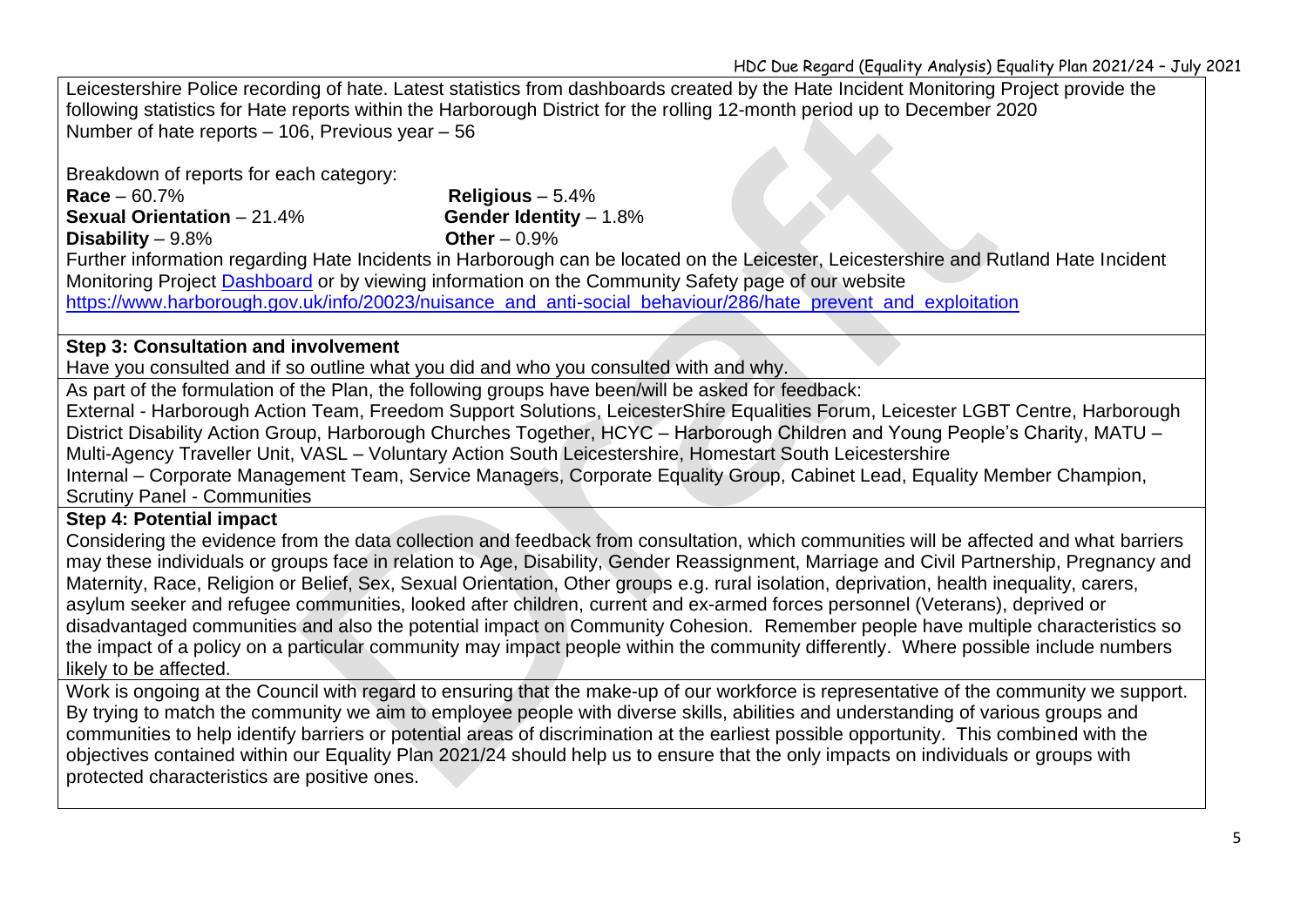It is important that we recognise that just because some communities are not as substantial in terms of numbers as others within the district, it is just as significant that their voices are heard and that we are able to make certain that their needs are considered and any barriers to access assessed. By completing good quality equality analyses, at an early stage, when considering new policies and procedures as well as when reviewing current ones, our staff should be able to identify potential gaps and engage with relevant communities to make certain that we do not make assumptions about impacts but make decisions based on fact.

If we become aware of any negative impact resulting as a consequence of one of our policies or procedures, we will endeavour to find opportunities to mitigate this as soon as practicable.

#### **Step 5: Mitigating and assessing the impact**

If you consider there to be actual or potential adverse impact or discrimination, please outline this below. State whether it is justifiable or legitimate and give reasons. If you have identified adverse impact or discrimination that is illegal, you are required to take action to remedy this immediately. If you have identified adverse impact or discrimination that is justifiable or legitimate, you will need to consider what actions can be taken to mitigate its effect on those groups of people. Consider what barriers you can remove, whether reasonable adjustments may be necessary and how any unmet needs have identified can be addressed.

I do not believe there to be any actual or potential adverse impact or discrimination as a result of this plan. The plan has been written with the intention of ensuring that our policies, procedures and services are accessible for all. It identifies the importance of ensuring that we consider the additional needs people may have in order to achieve the same level of access as others and also the importance of eliminating barriers preventing people from engaging with us. If we do this then the only impacts should be positive for our residents and employees with protected characteristics.

#### **Step 6: Making a decision**

Summarise your findings and give an overview of whether the policy will meet Harborough District Council's responsibilities in relation to equality, diversity and human rights. Does it contribute to the achievement of the three aims of the Public Sector Equality Duty – eliminate unlawful discrimination, harassment, victimisation; advance equality of opportunity and foster good relations?

The Equality Plan 2021/24 is centred on how we are going to meet our responsibilities and what we will do if we become aware of any situation where we are deemed to be lacking in an area. Therefore, I believe that it will contribute to us achieving all three aims of our Public Sector Equality Duty.

#### **Step 7: Monitoring, evaluation & review of your policy/procedure/service change**

What monitoring systems will you put in place to promote equality of opportunity, monitor impact and effectiveness and make positive improvements? How frequently will monitoring take place and who will be responsible?

A yearly review will take place. This will monitor progress with regard to equality objectives within the plan. It will also help to identify any gaps and where improvement needs to be made. The review and monitoring will be the responsibility of the Equality and Diversity